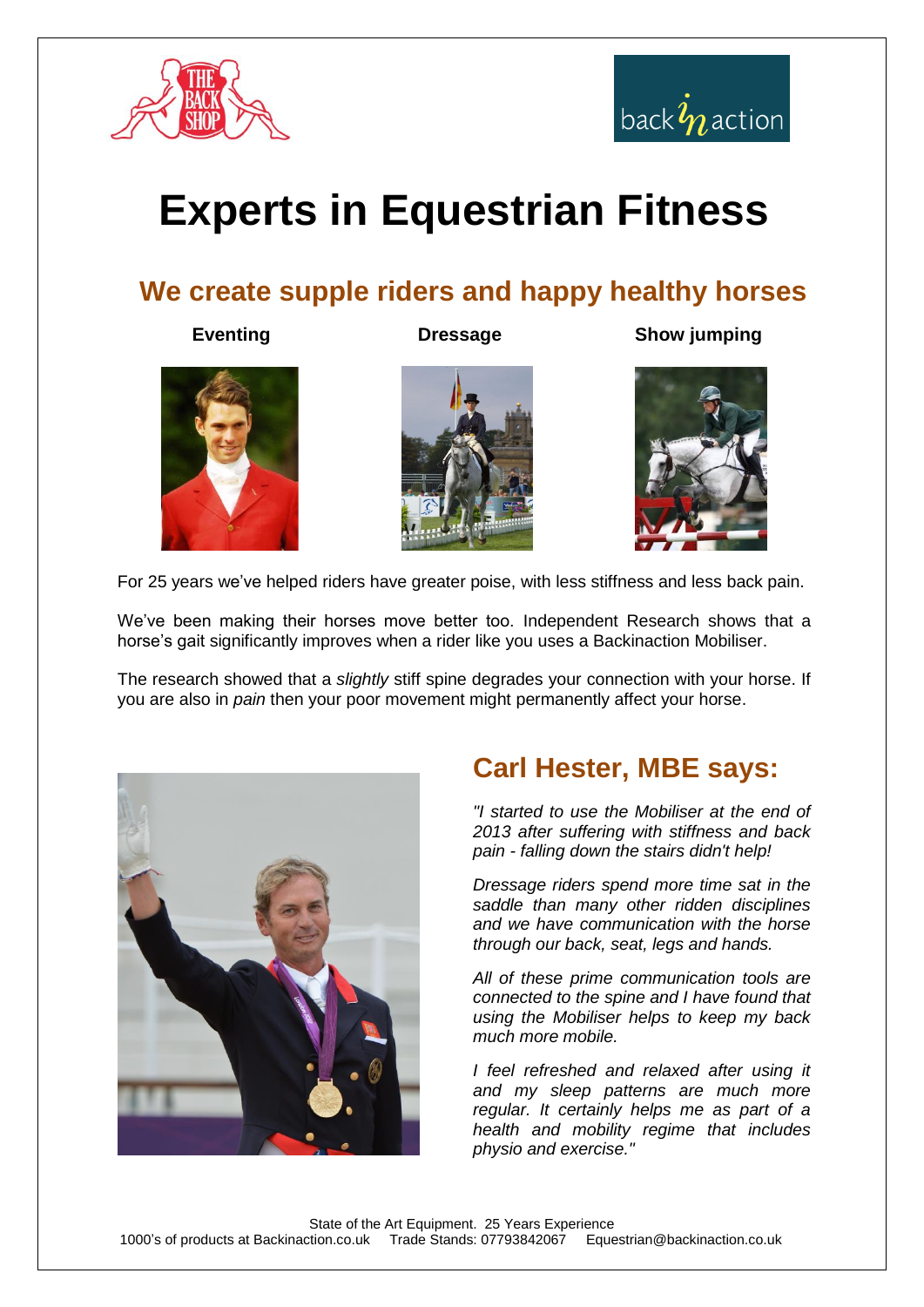



#### **These Riders agree**

#### **Harry Meade**



### **"The Mobiliser works"**

Harry contacted Backinaction to optimise his spine at the suggestion of UK Dressage Champion Sandy Phillips.

Supported by his Mobiliser, Harry finished the 2010 season with 49 out of 50 clear rounds in cross-country events.

Harry had a bad fall in 2013 but is now back competing and commented in Spring 2014:

*"I still use the mobi daily. It's as good as a full massage and is amazing for suppleness.*

*I take it in the lorry to all three-day events.I couldn't recommend it more highly, and you don't need to have a back issue to warrant having a mobi, everyone who's serious about riding would benefit!"*

#### **Lisa White**

International Dressage Rider and Trainer Lisa says:

*"I use the mobiliser because it makes me ride better, sleep better, and feel better.*

*I have noticed amazing, life changing, differences in my ability to not hold on to tension through my body in training sessions.* 

*I have found it helps me with relaxation and calmness. I have a better ability to ride tense or nervous horses. I am less inclined to let their tension affect me… my relaxation and softness helps them let go of their tension".*

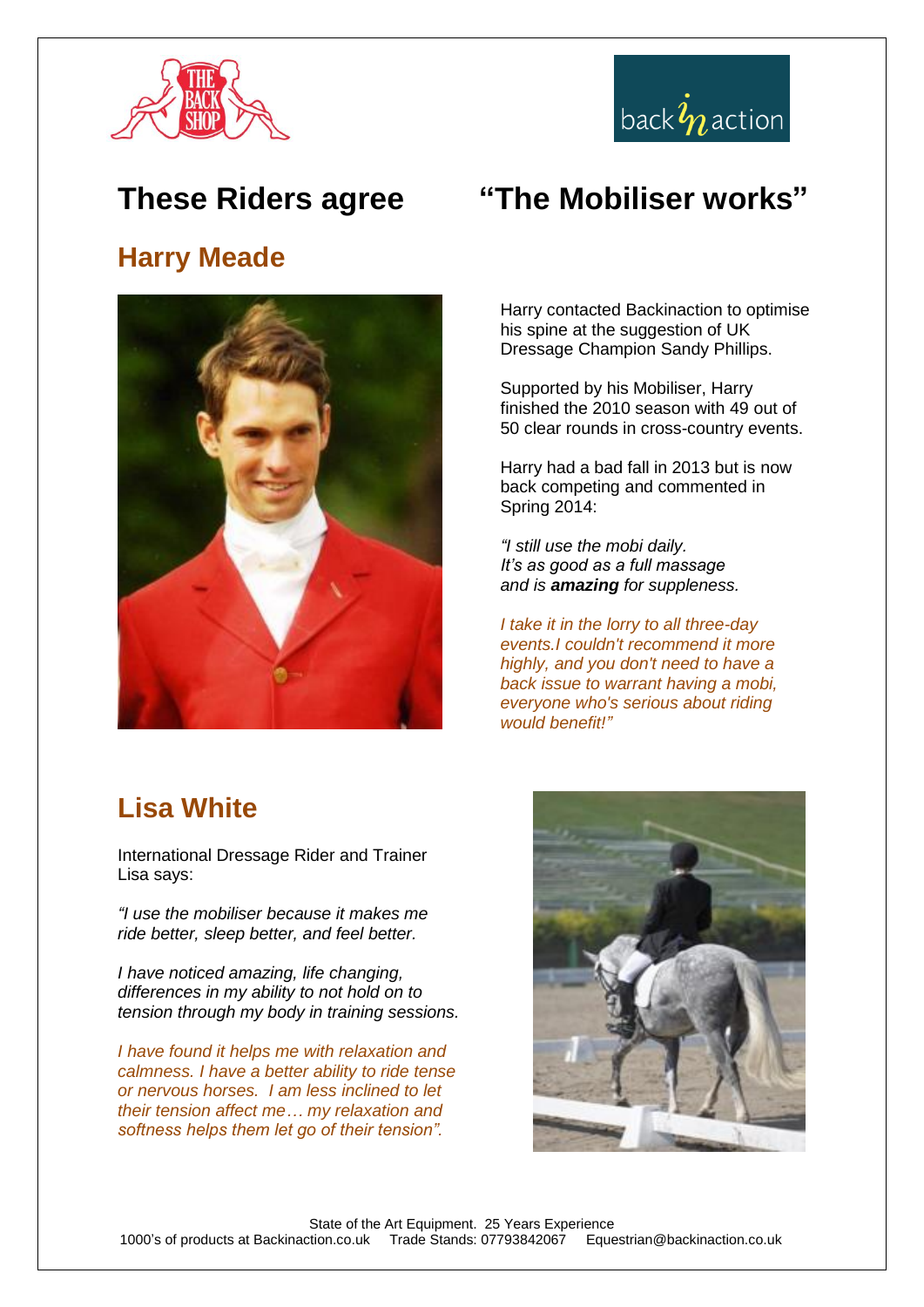



#### **Research proves it….**

**Centaur Biomechanics, Equine gait analysis experts, designed and ran a research study.**



### **Horses go better!**

Centaur's Research used 12 riders and their horses from medium level up to European Medal Level.

The research showed an exciting and *significant* improvement in the movement of 11 horses after their rider received a Mobiliser session.

Clinical Spine Scans showed that changes in the rider's thoracic spine, after Mobilising, correlated to improvement in the horses' gait.

Most riders reported improved poise and less pain for several days and wanted these benefits permanently.

The horses had an average of 4 degrees more flexion in their hocks. Some were as high as 10 degrees. The horses stayed softer and rounder covering the ground with more activity.

#### **Bettina Hoy sums it up:**

*"I suffered for years with disrupted sleep and back tension. Now, after my purchase from Backinaction I drift to sleep easily.* 

*However, the biggest difference has been with my riding – it isn't just experienced horses that go better, but the young horses have also benefited.*

*I can amplify the flatwork training because my own body is now more poised, flexible and coordinated from using the Mob".*



**Better Riding Less pain Ask us how to get started today**

State of the Art Equipment. 25 Years Experience 1000's of products at Backinaction.co.uk Trade Stands: 07793842067 Equestrian@backinaction.co.uk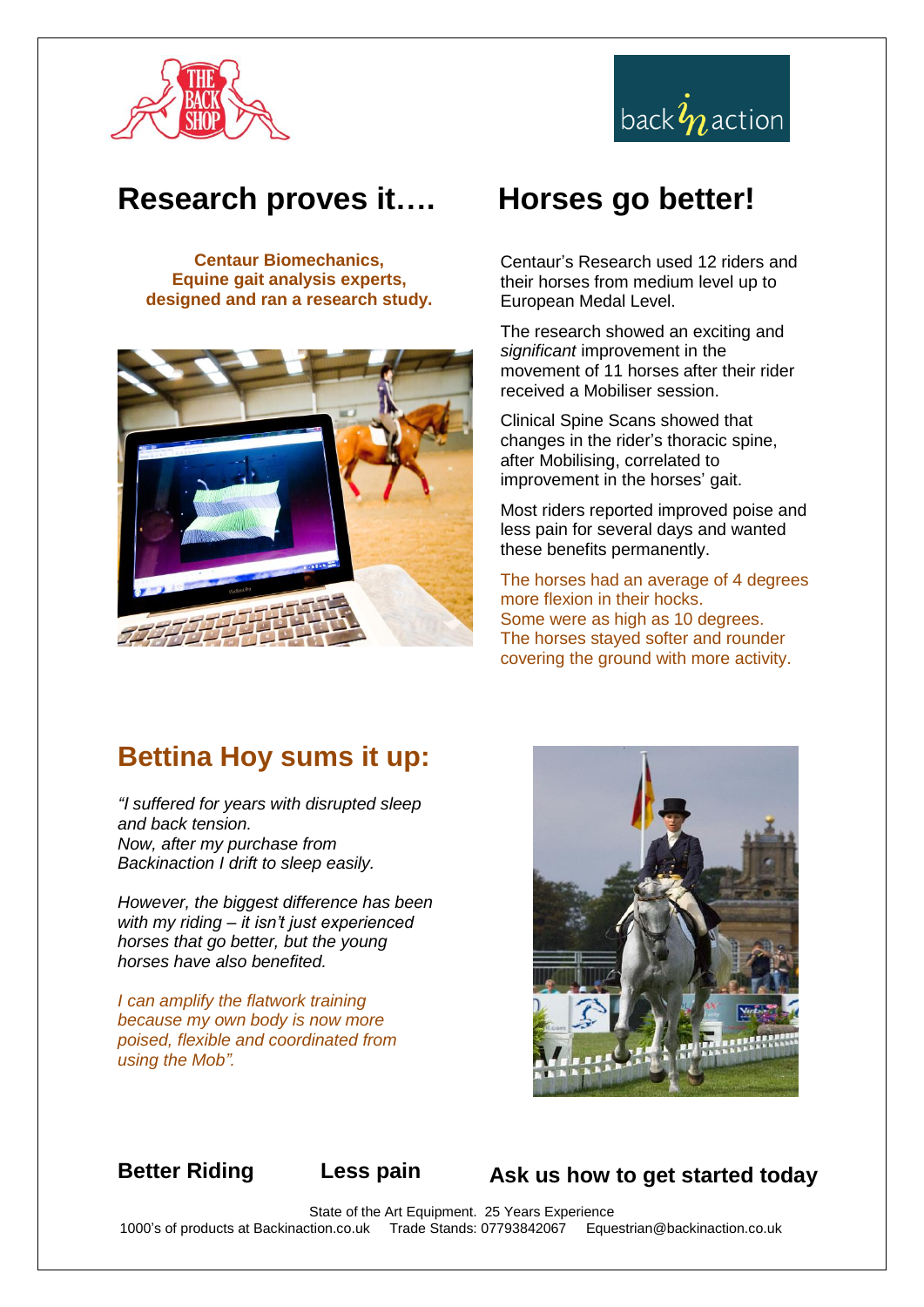



#### **Europe's Largest Ergonomic and Back Pain Retailer**

#### **4 large stores and a great website**



| <b>LONDON</b>      | 14 New Cavendish Street W1G 8UW       |               |
|--------------------|---------------------------------------|---------------|
| 2000 sq ft.        | Chairs & beds for children and adults |               |
| Monday to Saturday |                                       | 0207 930 8309 |



| <b>BRISTOL</b>      | 43 College Green | <b>BS15SH</b>                         |  |
|---------------------|------------------|---------------------------------------|--|
| 5000 sq ft.         |                  | Chairs & beds for children and adults |  |
| Tuesday to Saturday |                  | 0117 922 6377                         |  |



**AMERSHAM** 43 Woodside Rd HP6 6AA 9000 sq ft. Chairs & beds for children and adults Tuesday to Saturday 01494 43 43 43



**MARLOW** 3 Quoiting Square SL7 2NH 2000 sq ft. Star products & selected mattress area Tuesday to Saturday 01628 477 177

#### **PLUS our Bristol Floatation Centre. Blissful and calming**



Located at the Bristol store; For floatation appointments; Please call 01173 169 619. From just £38.

State of the Art Equipment. 25 Years Experience 1000's of products at Backinaction.co.uk Trade Stands: 07793842067 Equestrian@backinaction.co.uk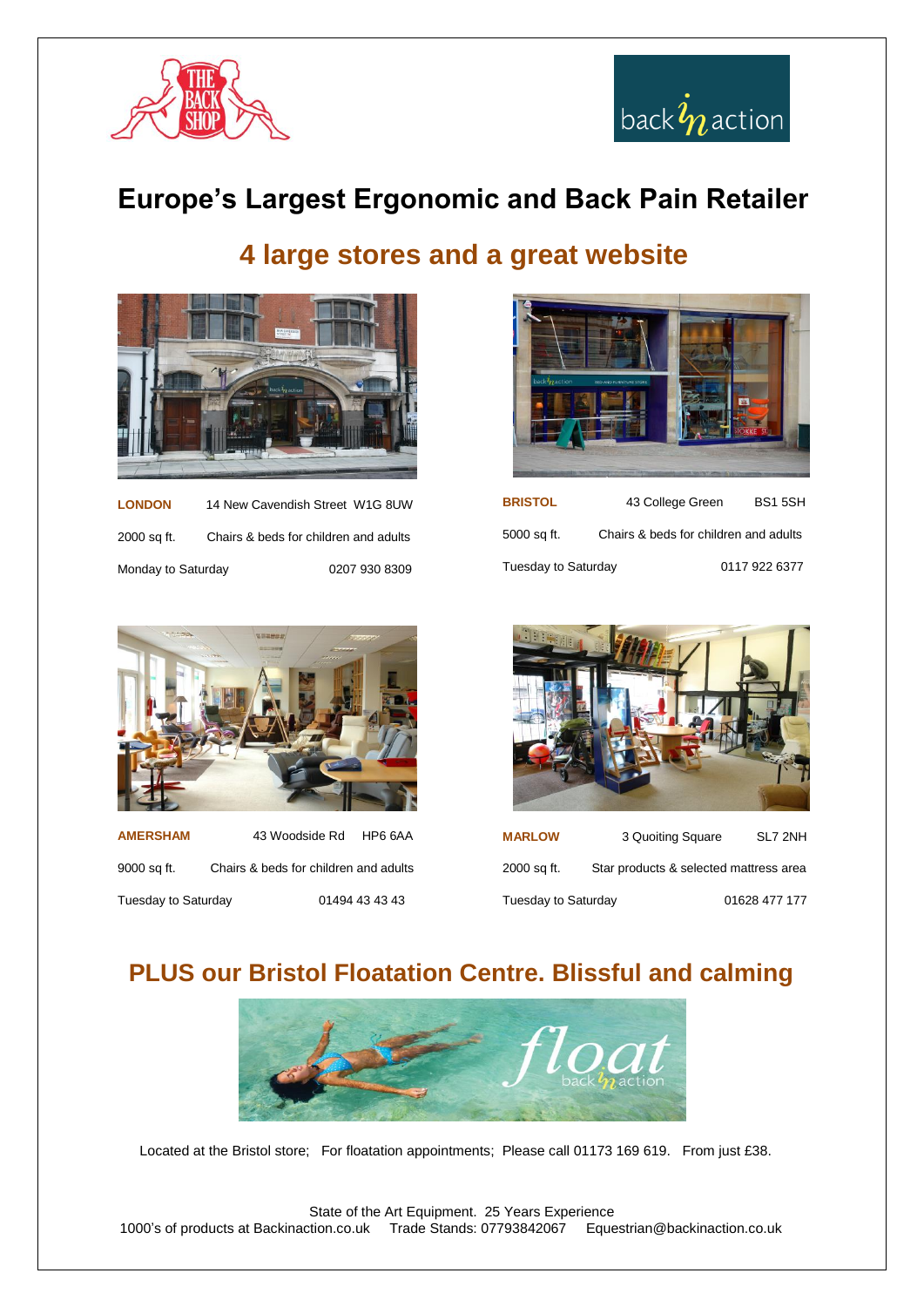

# back  $\hat{\mathbf{\textit{y}}}_{n}$  action

## **User Comments**

#### **Practitioner letter:**

My own experience has been positive - I have more mobility and less discomfort in my back than I have had for years. Most importantly I was able to persuade my father who is 83 to use it as he could see the improvements in me. He has suffered from degeneration in his spine for as long as I can remember and over the past few years has been finding it harder to walk and became very stooped. After just 4 weeks on the mobiliser, he is able to stand straight and is walking the dog. I would not be exaggerating to say it has given him back his sense of life!

We would urge other practitioners to spend time using the mobiliser before using it with patients/clients as we are convinced that this personal experience lends itself to the efficacy of their treatment.

Ella Savirg

Dr Ella Squires (C.Psychol, AFBPsS) Gemma Clark (MCSP, SRP) Dr Ella Squires (C.Psychol.) Chartered Psychologist specialising in Neuropsychology Rehabilitation and support services for adults with acquired brain injuries. Avanti (abi) Ltd. Registered in England & Wales No 7672392 Registered at the above address

#### **England Goalkeeper Article: Spring 2013**

16 months ago, former Liverpool and England Goalkeeper Chris Kirkland was ready to call time on his career despite being just 30. Back pain and spasms were preventing him training and playing to his maximum ability. Yet this season he has been a permanent fixture between the Sheffield Wednesday posts and he feels his back is the best it has ever felt.

**Kirkland will tell anyone that a device called The Mobiliser has saved his career. He says he can now train the way he wants and prepare fully for games.**